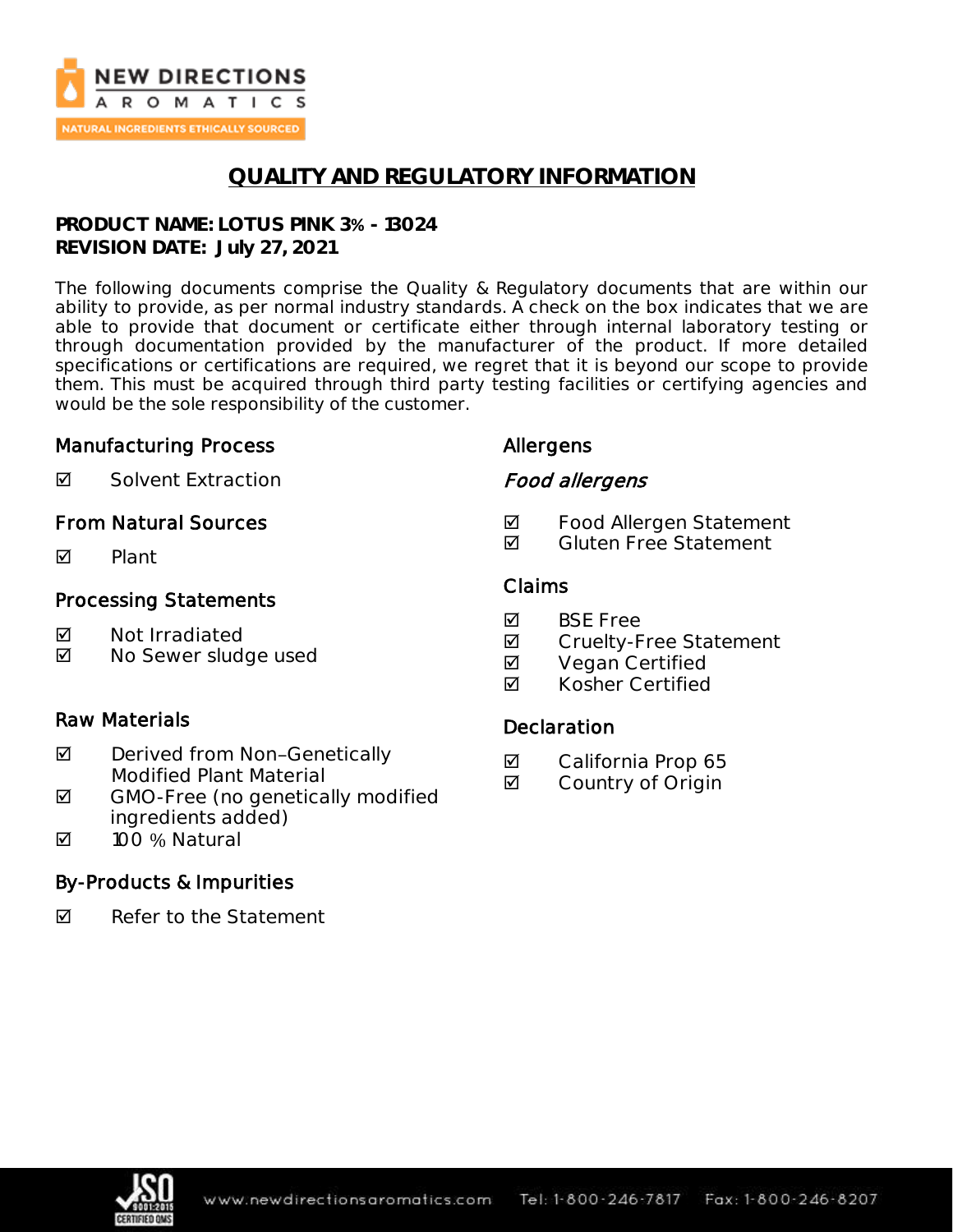

# **NON-IRRADIATION STATEMENT**

### **PRODUCT NAME: LOTUS PINK 3% - 13024**

We hereby declare that, to the best of our knowledge, this product has not been irradiated and does not contain any ingredient that has gone through any irradiation.

### Disclaimer & Caution

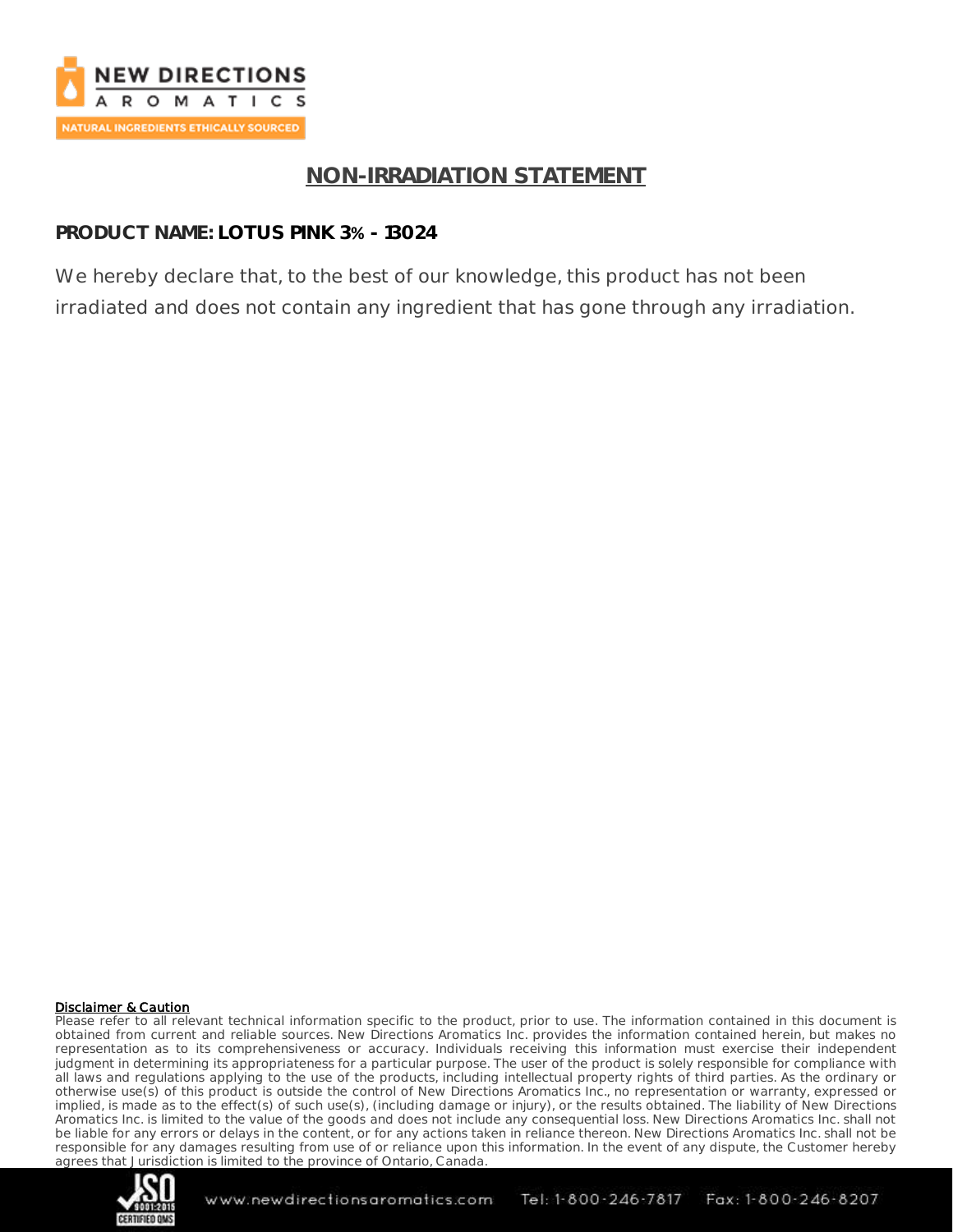

# **SEWER SLUDGE STATEMENT**

### **PRODUCT NAME: LOTUS PINK 3% - 13024**

We hereby declare that, to the best of our knowledge, this product is free from, and was not processed with, sewer sludge.

### Disclaimer & Caution

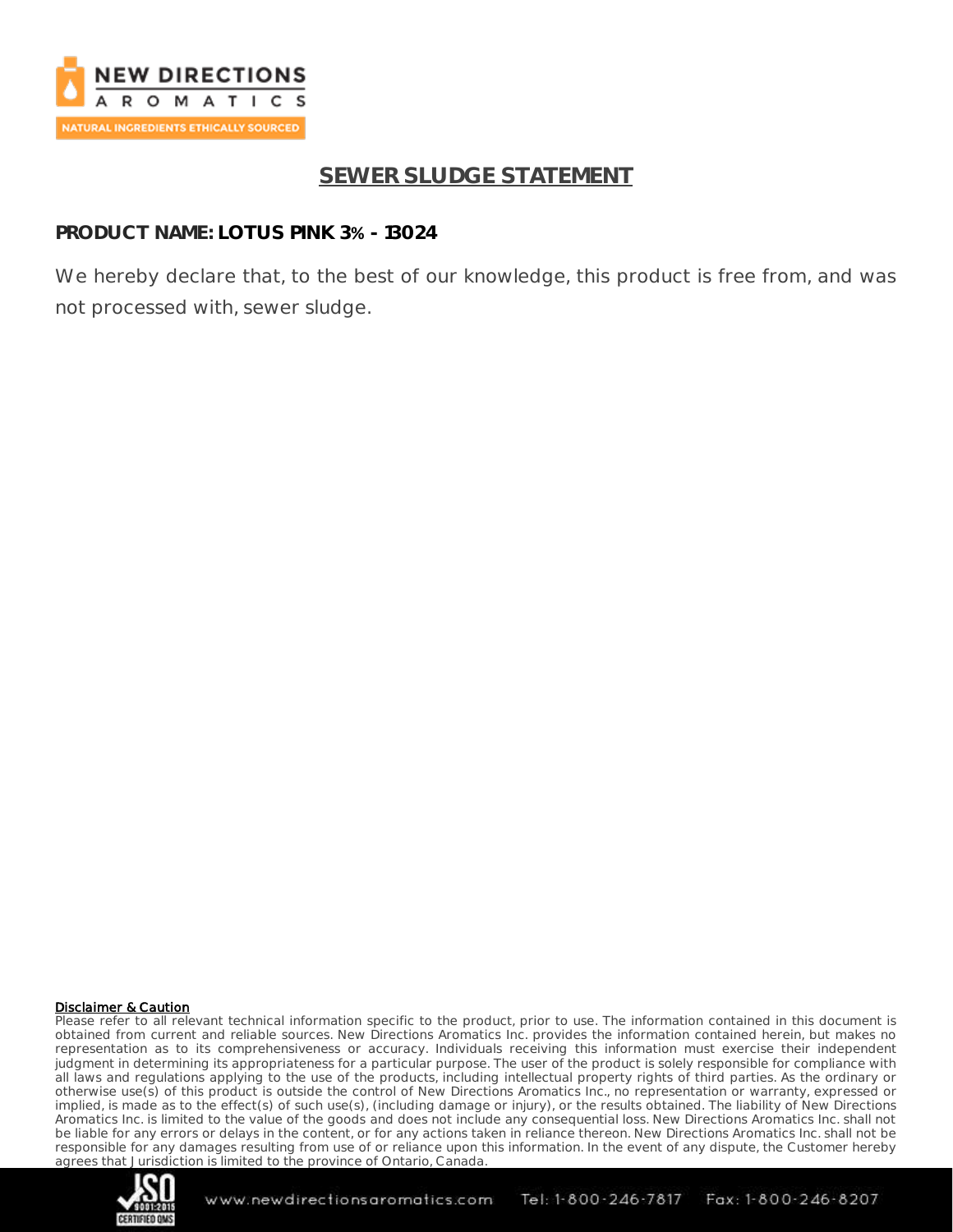

# **GMO STATEMENT**

### **PRODUCT NAME: LOTUS PINK 3% - 13024**

We hereby declare that, to the best of our knowledge, this product was not produced from or with GMO plant material.

#### Disclaimer & Caution

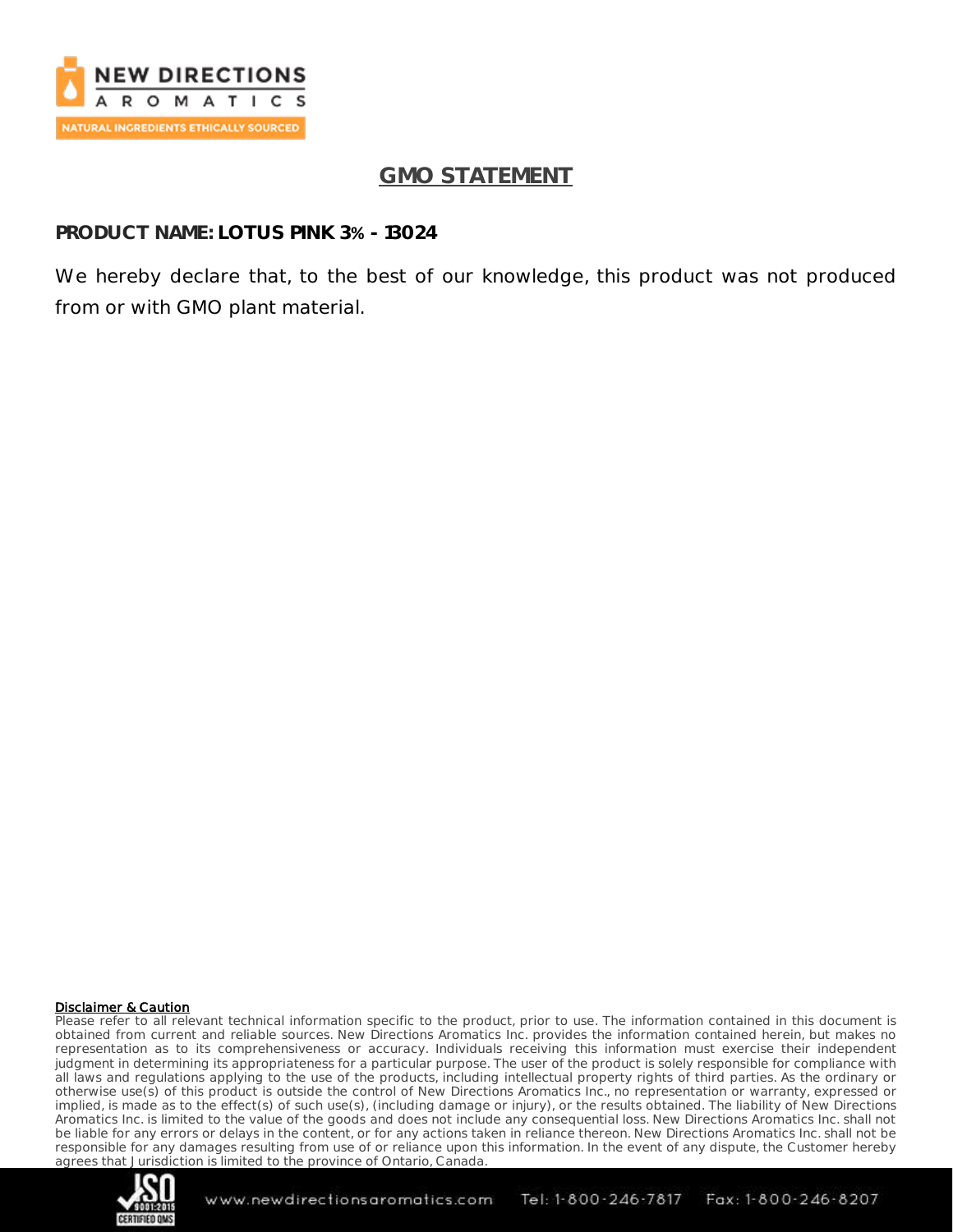

## **NATURAL STATEMENT**

**PRODUCT NAME: LOTUS PINK 3% - 13024**

We hereby declare that, to the best of our knowledge, this product is 100% natural.

#### Disclaimer & Caution

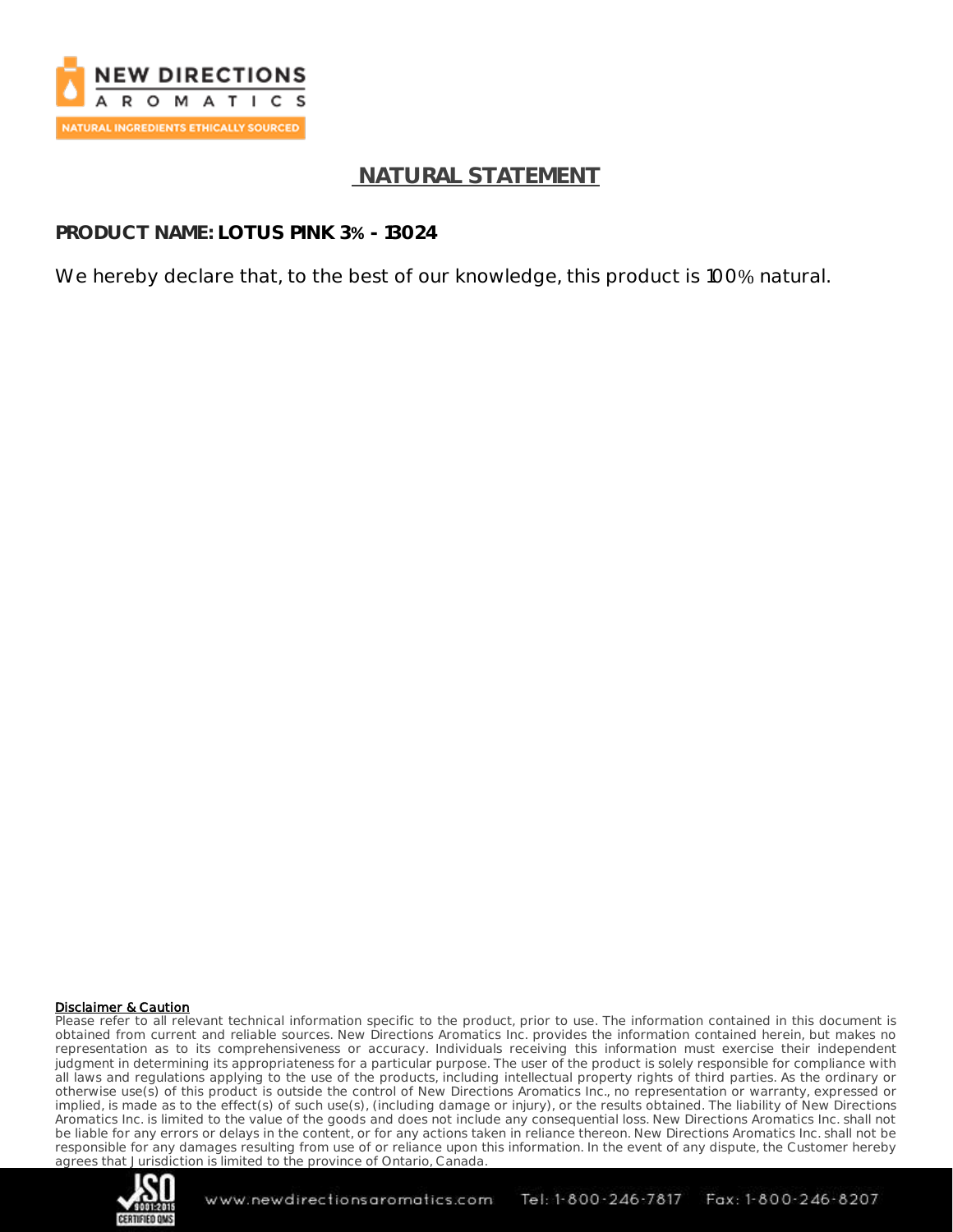

# **BY-PRODUCTS & IMPURITIES STATEMENT**

**PRODUCT NAME: LOTUS PINK 3% - 13024**

We hereby declare that, to the best of our knowledge, this product does not contain any of the following by-products or/and impurities:

- Phthalates
- Parabens

### Disclaimer & Caution

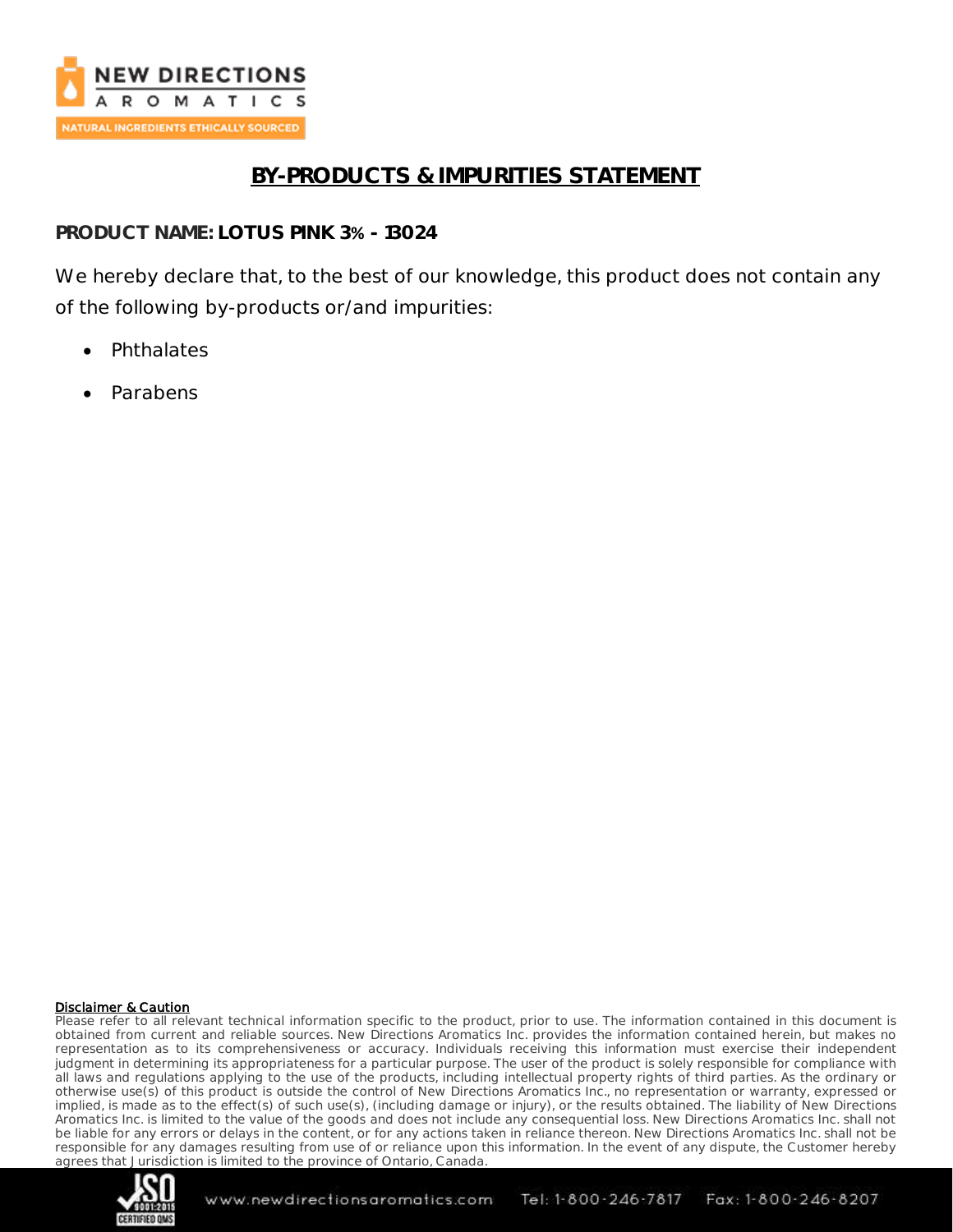

# **FOOD ALLERGEN INFORMATION**

### **PRODUCT NAME: LOTUS PINK 3% - 13024**

| Component                                                                     | Present in the product |
|-------------------------------------------------------------------------------|------------------------|
| Peanuts (and/or derivatives,) e.g., protein oil                               | <b>No</b>              |
| Tree Nuts (and/or derivatives)                                                | <b>No</b>              |
| Seeds (Cottonseed, Mustard, Poppy, Sesame, Sunflower)<br>(and/or derivatives) | <b>No</b>              |
| Wheat, Barley, Rye, Oats, Spelt, Kamut or their hybrids                       | <b>No</b>              |
| Gluten                                                                        | <b>No</b>              |
| Soybeans (and/or derivatives)                                                 | <b>No</b>              |
| Dairy (including lactose) or Eggs                                             | <b>No</b>              |
| Fish or their products                                                        | <b>No</b>              |
| Shellfish or their products                                                   | <b>No</b>              |
| Corn (and/or derivatives)                                                     | <b>No</b>              |
| Meat (and/or derivatives) or Bovine Material                                  | <b>No</b>              |
| Sulphites (and derivatives) (added or $\geq$ 10 ppm)                          | <b>No</b>              |

### Disclaimer & Caution

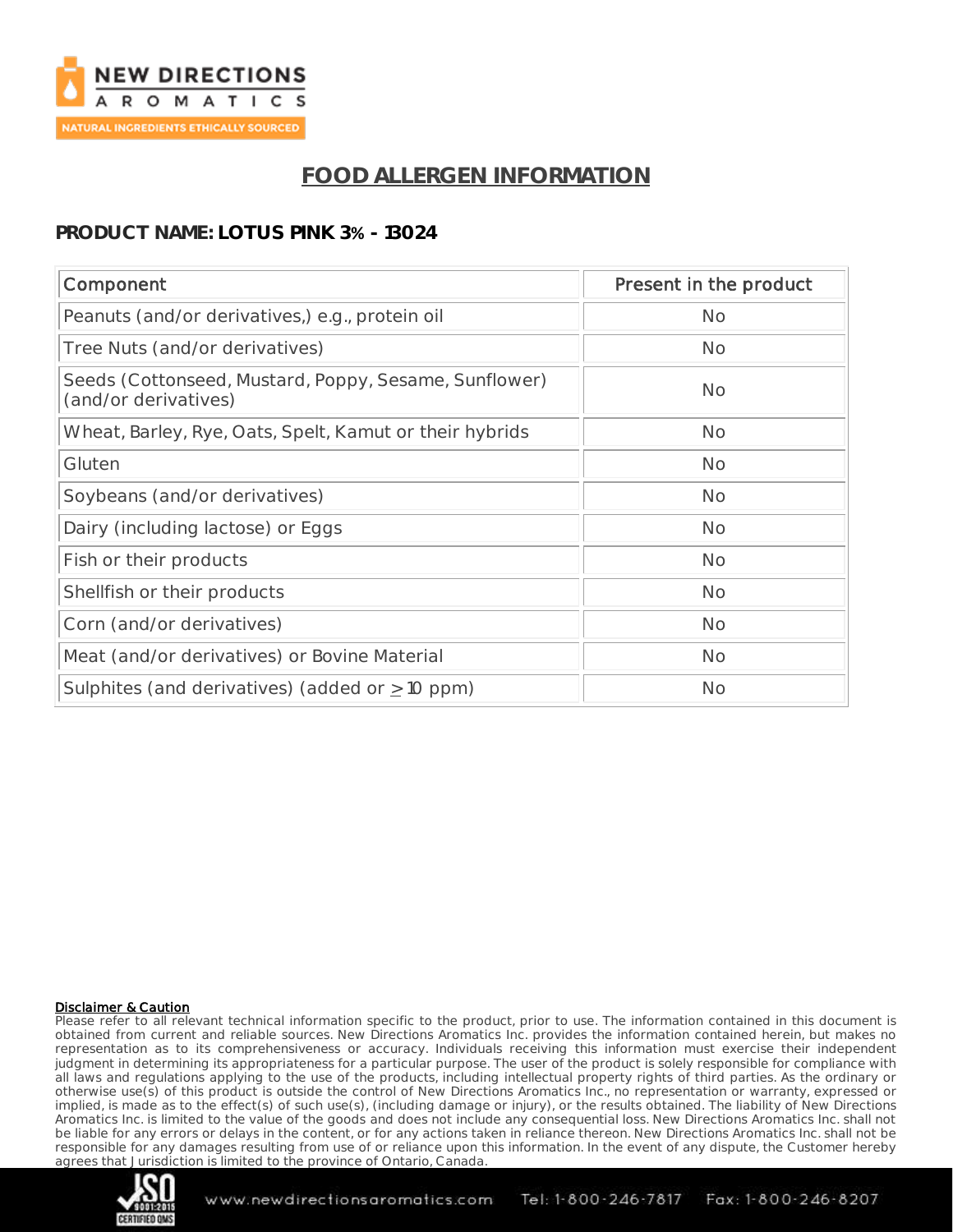

# **GLUTEN STATEMENT**

**PRODUCT NAME: LOTUS PINK 3% - 13024**

We hereby declare that, to the best of our knowledge, this product is gluten-free, nor was it manufactured with any ingredients containing gluten.

### Disclaimer & Caution

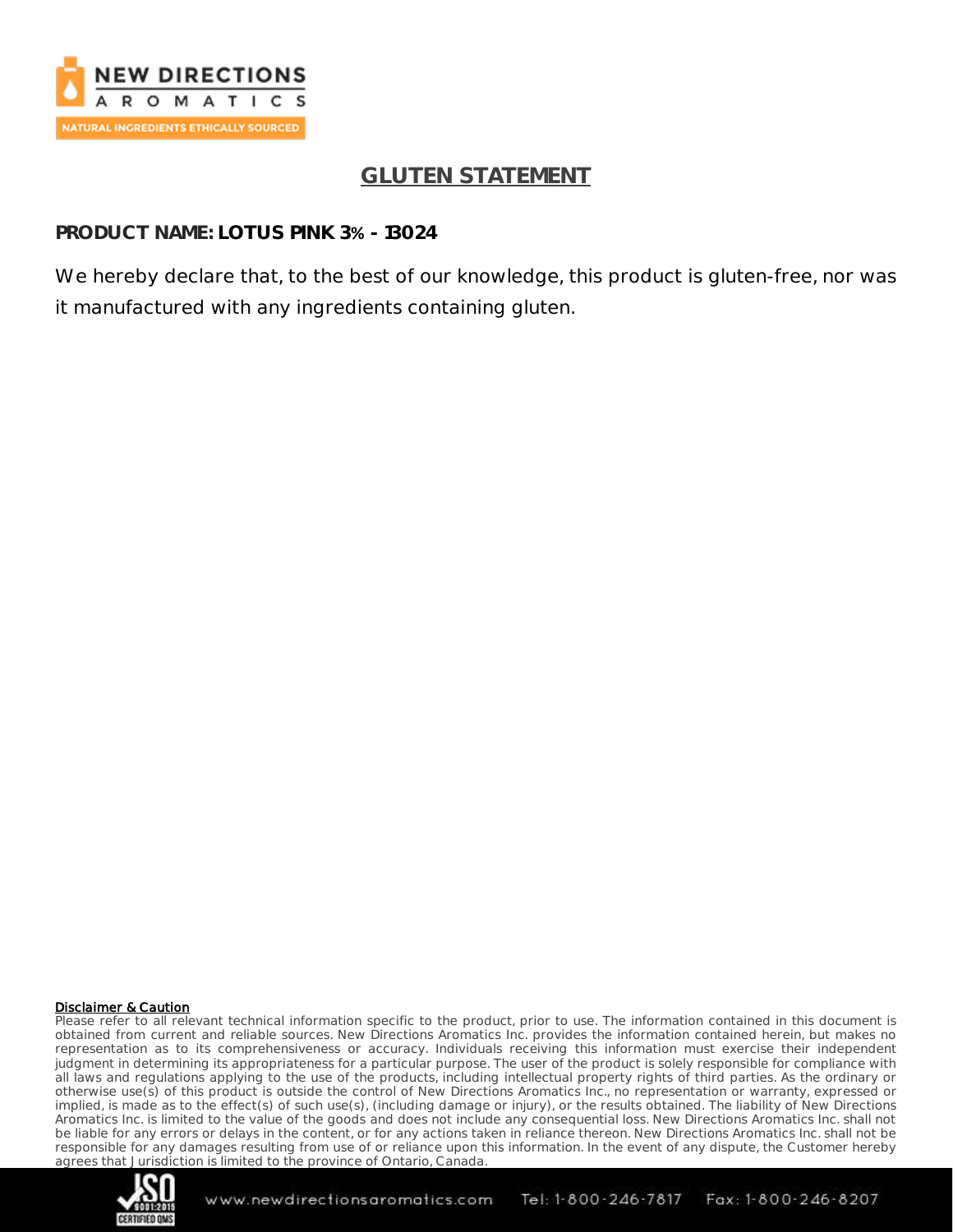

# **DECLARATION OF BOVINE/TRANSFERABALE SPONGIFORM ENCEPHALOPATHY (BSE/TSE)**

### **PRODUCT NAME: LOTUS PINK 3% - 13024**

We hereby confirm that, to the best of our knowledge, this product was not made with, nor contains, any animal material or derivatives, and is free of BSE/TSE.

#### Disclaimer & Caution

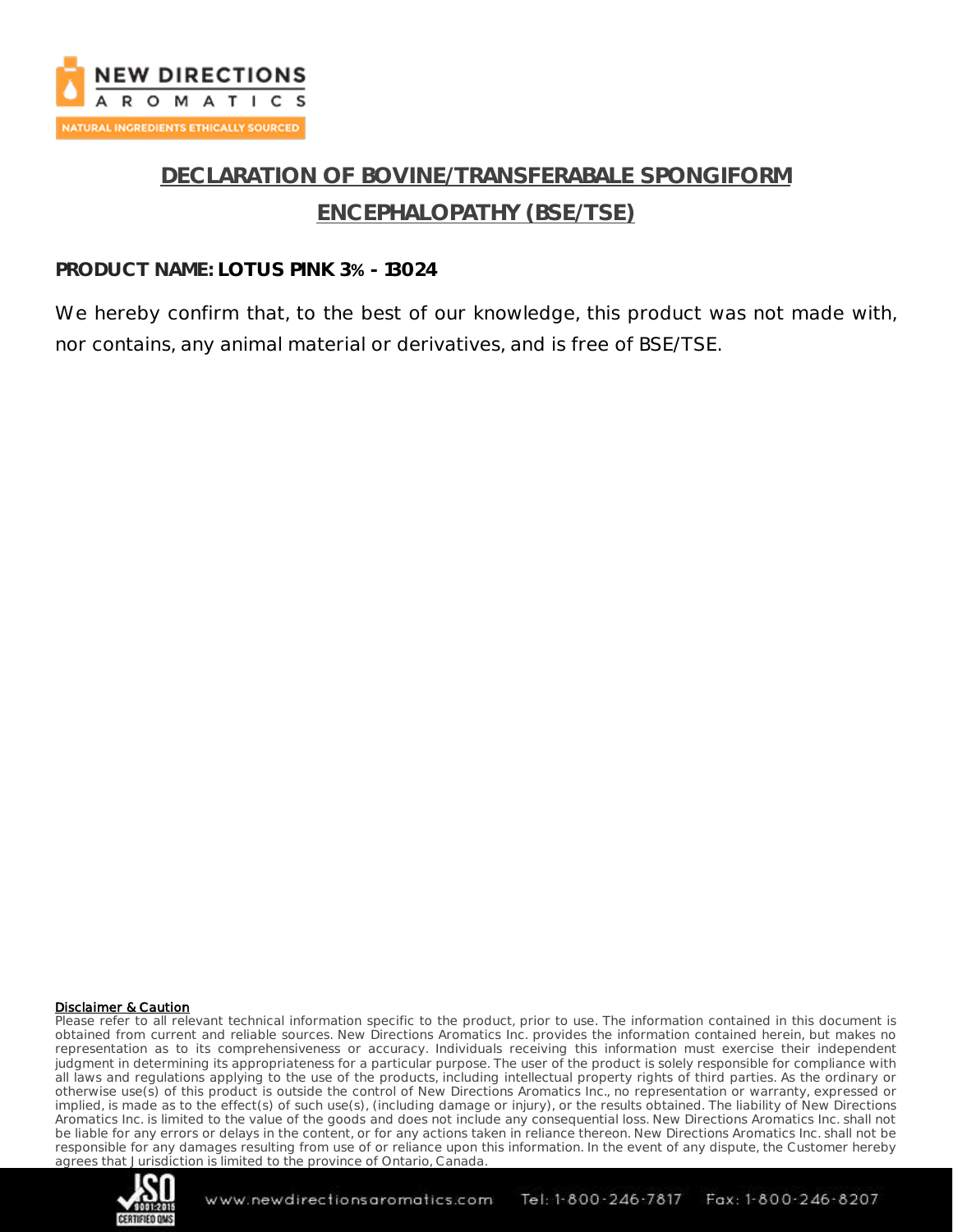

# **CRUELTY-FREE STATEMENT**

**PRODUCT NAME: LOTUS PINK 3% - 13024**

We hereby declare that, to the best of our knowledge, this product has not been tested on animals.

### Disclaimer & Caution

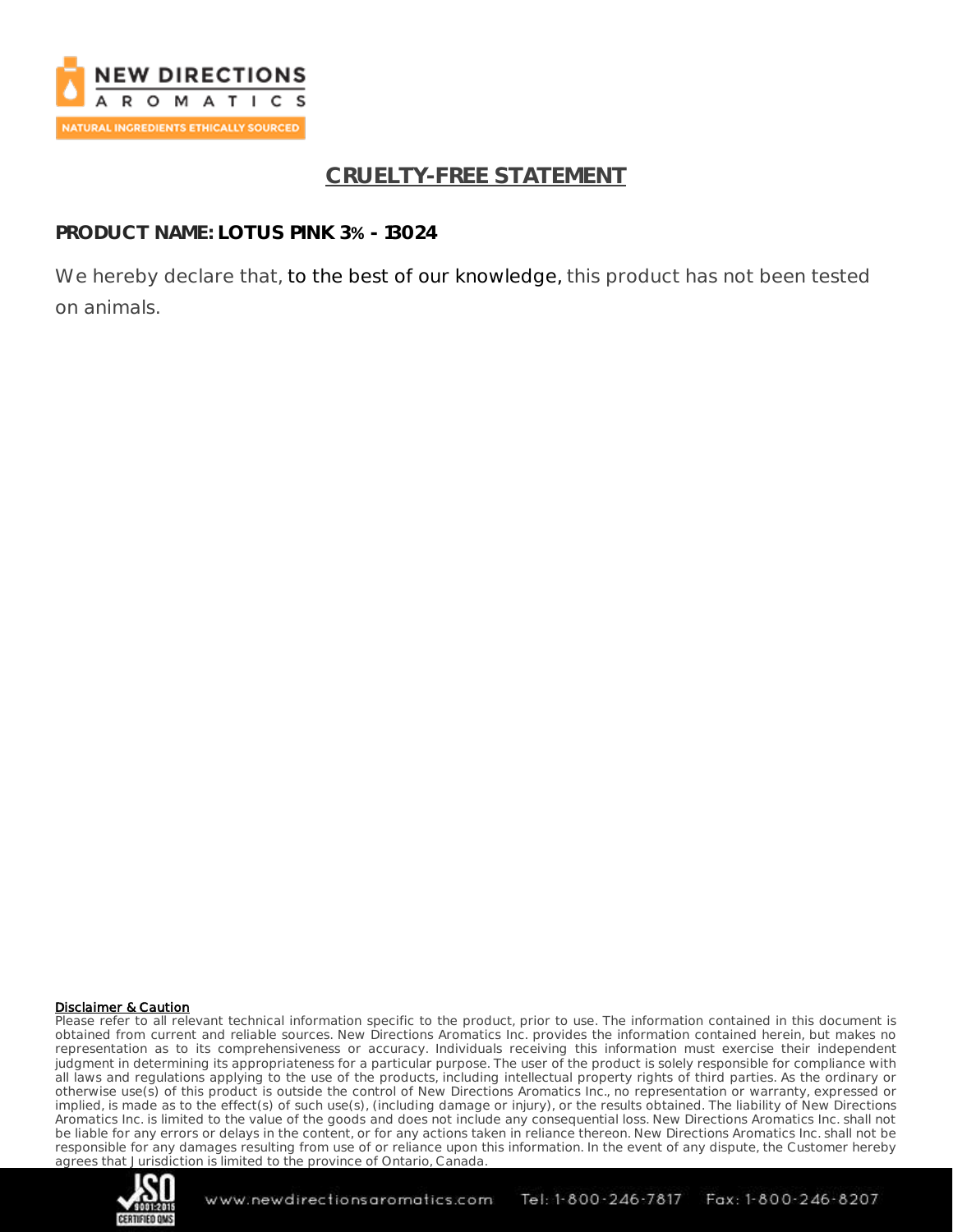

# **KOSHER STATEMENT**

**PRODUCT NAME: LOTUS PINK 3% - 13024**

We hereby confirm that this product has been certified to Kosher standards.

### Disclaimer & Caution

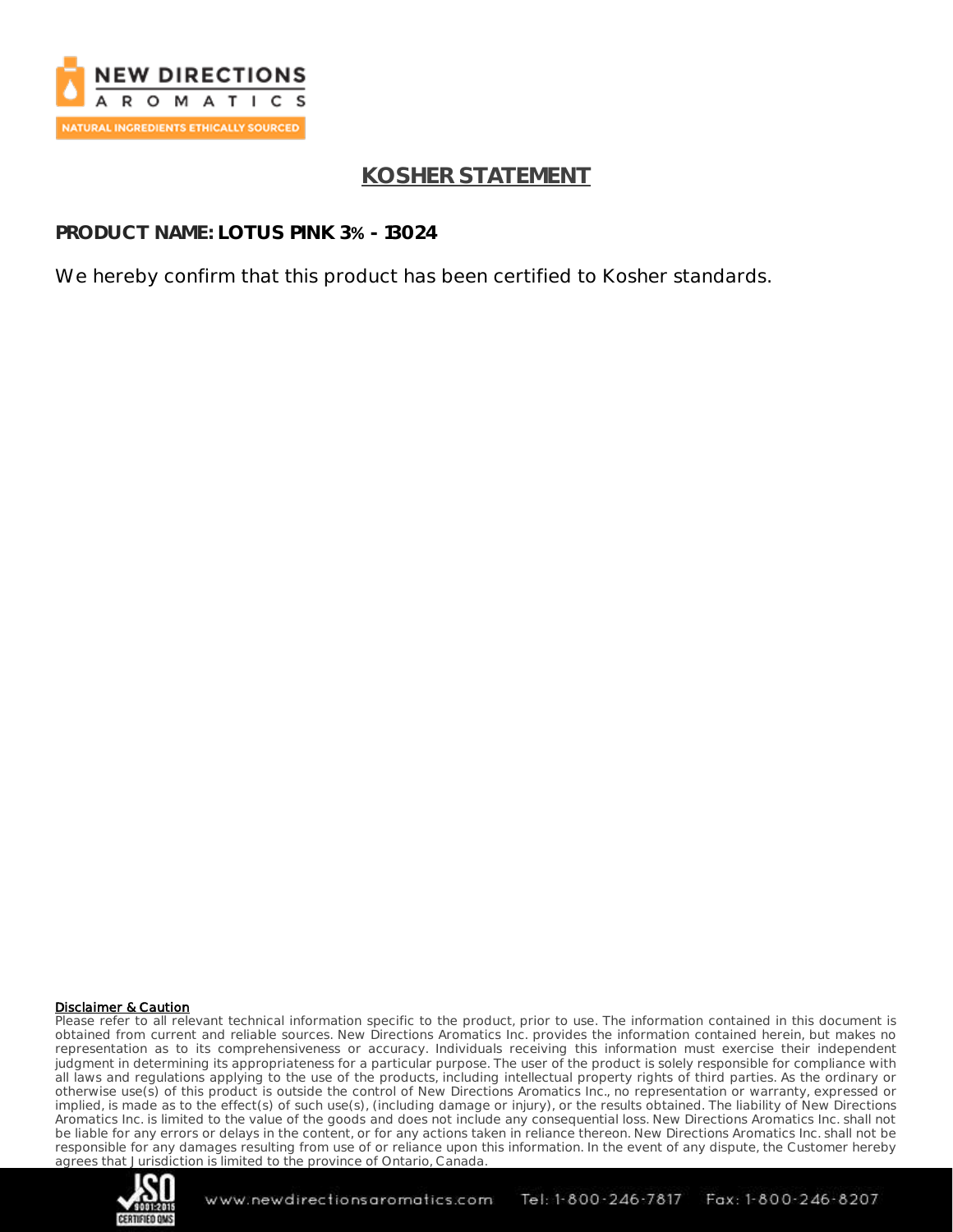

# **VEGAN STATEMENT**

**PRODUCT NAME: LOTUS PINK 3% - 13024**

We hereby confirm that this product has been certified to Vegan standards.

### Disclaimer & Caution

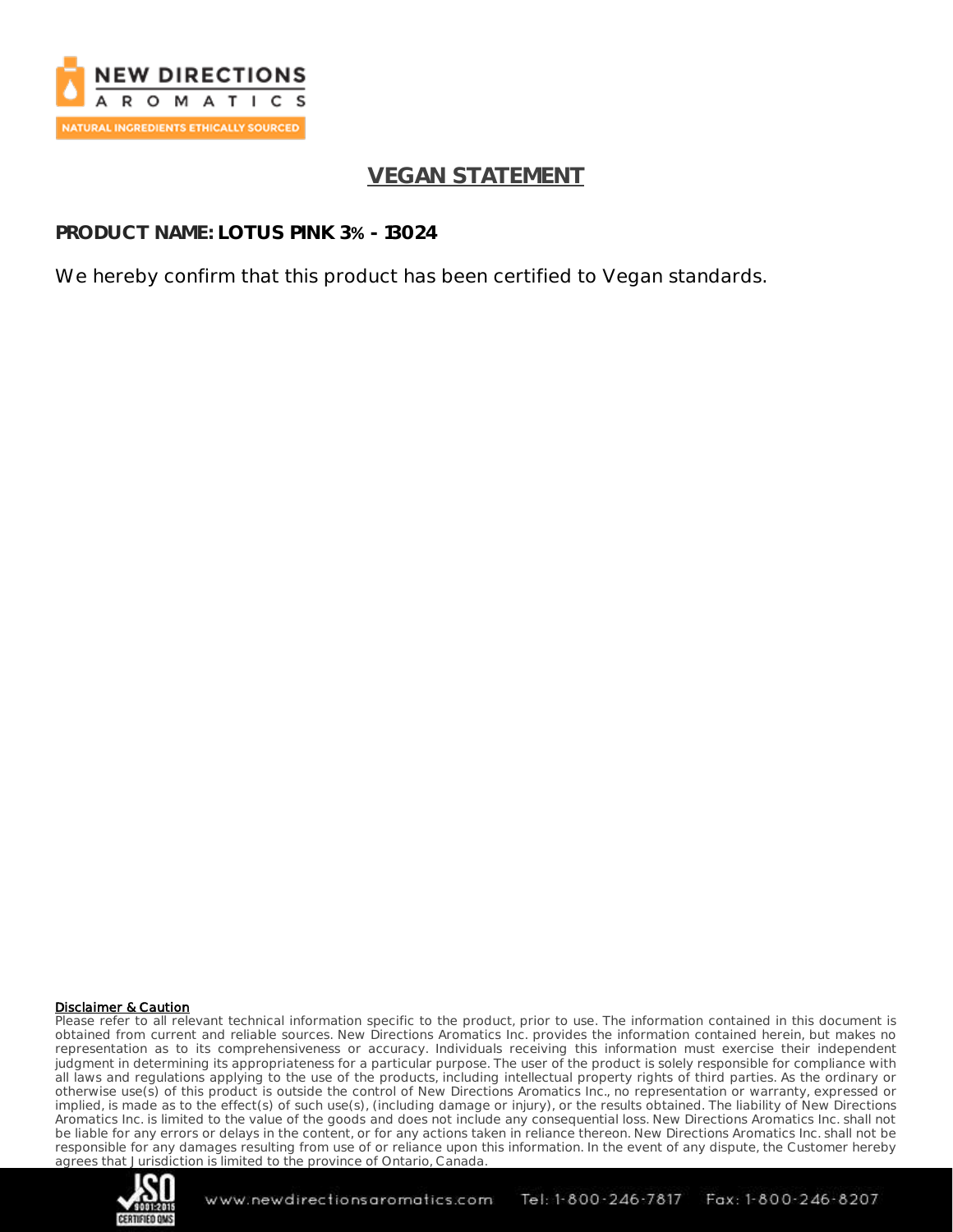

# **CALIFORNIA PROPOSITION 65 STATEMENT**

**PRODUCT NAME: LOTUS PINK 3% - 13024**

We hereby confirm that, to the best of our knowledge, this product is in compliance with California Proposition 65.

### Disclaimer & Caution